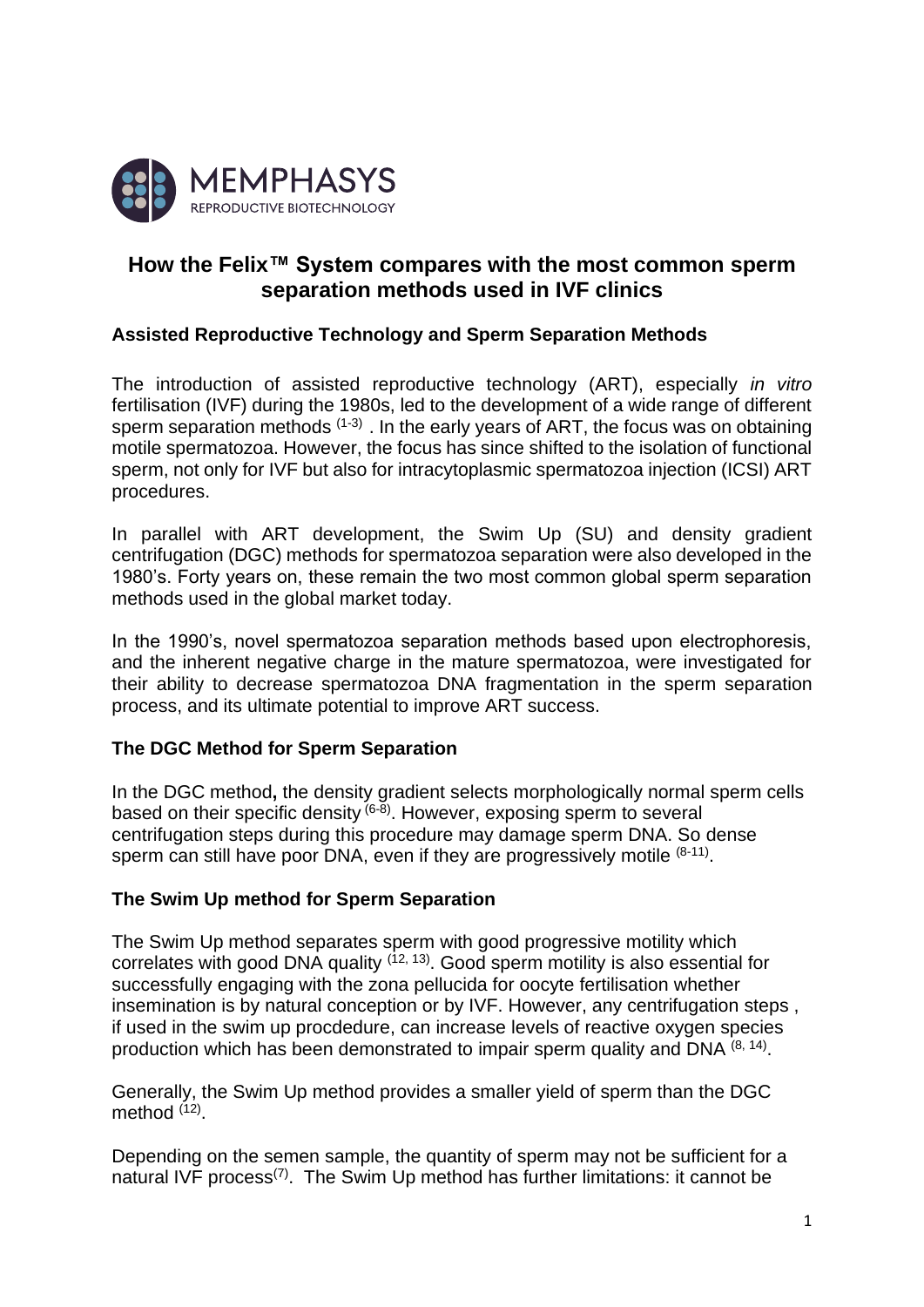used on some semen samples such as those with very low sperm counts, highly viscous samples and/or those with poorly motile sperm.



# **The Felix™ System for sperm separation**

Finally developed in 2020, the new Felix™ System uses electrophoretic and membrane size exclusion to separate the sperm based on their charge and size. This contrasts with the swim-up (SU) and density gradient centrifugation (DGC) methods which separate sperm based on their motility and density respectively.

Felix<sup>™</sup> is a rapid, easy to use, automated membrane-based electrophoretic device. The Felix<sup>™</sup> System separates high quality sperm  $(4, 5)$  from raw semen by a proprietary process combining electrophoresis and size exclusion membranes that allow high quality sperm into the harvest chamber while excluding cellular contaminants such as leukocytes and precursor germ cells.

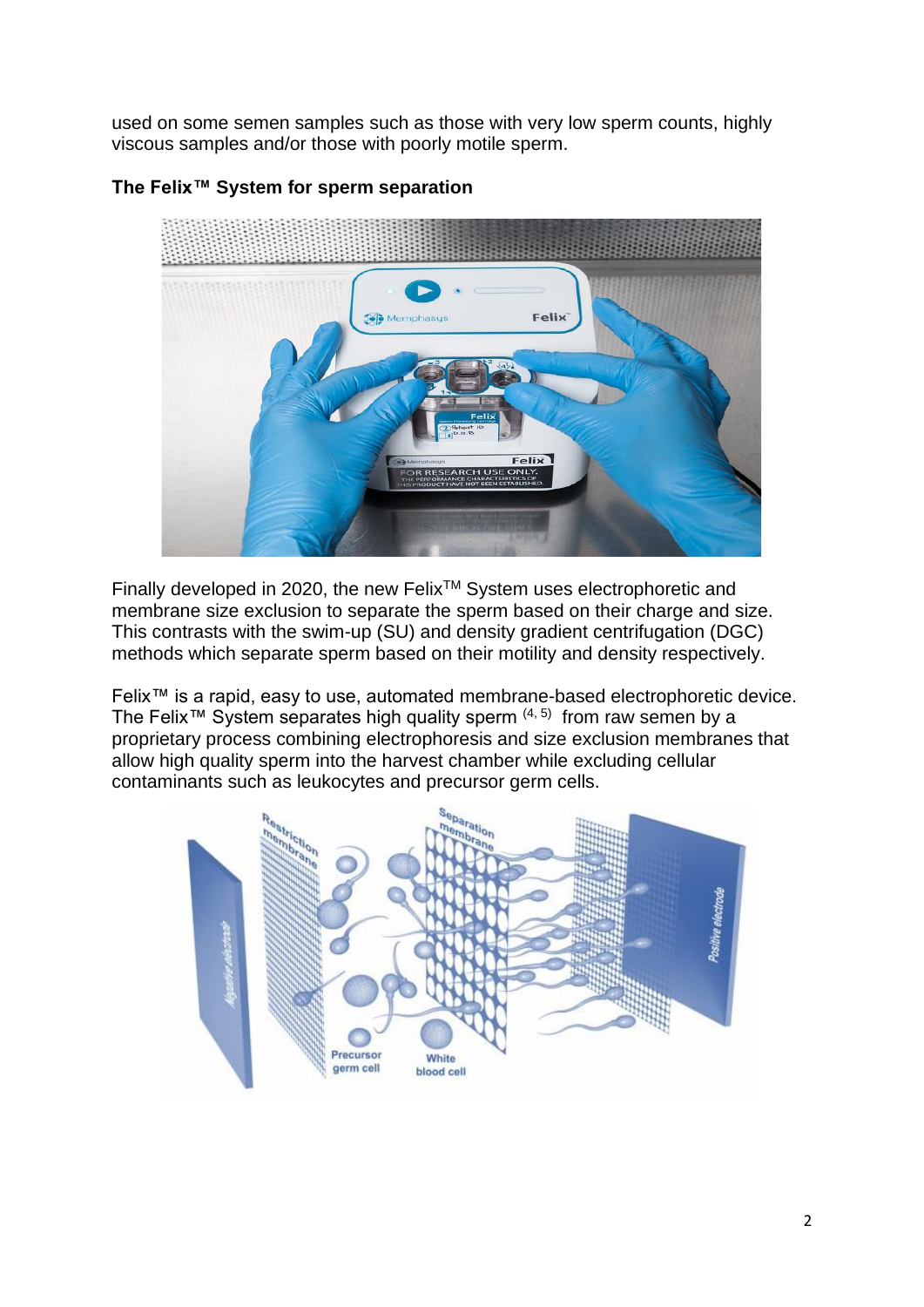The Felix™ sperm separation method offers potential benefits over the two traditional sperm separation methods – DGC and Swim Up . The Felix™ system separates on an entirely different principal based on the negative charge of the sperm, which are the sperm likely to have high quality  $DNA<sup>(5)</sup>$ . No centrifugation is required. The Felix™ system is not reliant on sperm motility or density and can process samples with poor sperm counts, poor motility and high viscosity.

The major operational advantage of the Felix™ System in the IVF clinic is the considerable efficiency gain, requiring only 6 minutes of processing to achieve sperm separation outcomes compared with the methods such as the double DGC-swim up technique, which takes at least 1 hour to perform (15)

In summary, the Felix™ System is a unique sperm isolation technique that efficiently selects sperm on the basis of their size and charge rather than the traditional criteria of sperm density or motility.

## **References**

- 1. Jameel, T., *Spermatozoa swim-up: a simple and effective technique of semen processing for intrauterine insemination.* J Pak Med Assoc, 2008. 58(2): p. 71-4.
- 2. DeAngelis, A.M., A.E. Martini, and C.M. Owen, *Assisted Reproductive Technology and Epigenetics.* Semin Reprod Med, 2018. 36(3-04): p. 221-232.
- 3. Kushnir, V.A., et al., *Systematic review of worldwide trends in assisted reproductive technology 2004-2013.* Reprod Biol Endocrinol, 2017. 15(1): p. 6.

4. WHO. Laboratory manual for the examination of human semen and sperm–cervical mucus interaction, 4th ed. Cambridge, Cambridge University Press. 2010.

5. FEL-200 Report-Felix sperm separation validation report - Data on File.

6. Muratori M, Tarozzi N, Cambi M, Boni L, Iorio AL, Passaro C, et al. Variation of DNA Fragmentation Levels During Density Gradient Sperm Selection for Assisted Reproduction Techniques: A Possible New Male Predictive Parameter of Pregnancy? Medicine (Baltimore). 2016;95(20):e3624.

7. Pinto S, Carrageta DF, Alves MG, Rocha A, Agarwal A, Barros A, et al. Sperm selection strategies and their impact on assisted reproductive technology outcomes. Andrologia. 2021;53(2):e13725.

8. Raad G, Bakos HW, Bazzi M, Mourad Y, Fakih F, Shayya S, et al. Differential impact of four sperm preparation techniques on sperm motility, morphology, DNA fragmentation, acrosome status, oxidative stress, and mitochondrial activity: A prospective study. Andrology. 2021;9(5):1549-59.

9. Morrell JM, Rodriguez-Martinez H. Practical applications of sperm selection techniques as a tool for improving reproductive efficiency. Vet Med Int. 2010;2011.

10. Ghaleno LR, Valojerdi MR, Janzamin E, Chehrazi M, Sharbatoghli M, Yazdi RS. Evaluation of conventional semen parameters, intracellular reactive oxygen species, DNA fragmentation and dysfunction of mitochondrial membrane potential after semen preparation techniques: a flow cytometric study. Arch Gynecol Obstet. 2014;289(1):173-80.

11. Matson PL, Myssonski K, Yovich S, Morrison L, Irving J, Bakos HW. The density of human semen and the validation of weight as an indicator of volume: a multicentre study. Reprod Biol. 2010;10(2):141-53.

12. Henkel RR, Schill WB. Sperm preparation for ART. Reprod Biol Endocrinol. 2003;1:108.

13. Simon L, Lewis SE. Sperm DNA damage or progressive motility: which one is the better predictor of fertilization in vitro? Syst Biol Reprod Med. 2011;57(3):133-8.